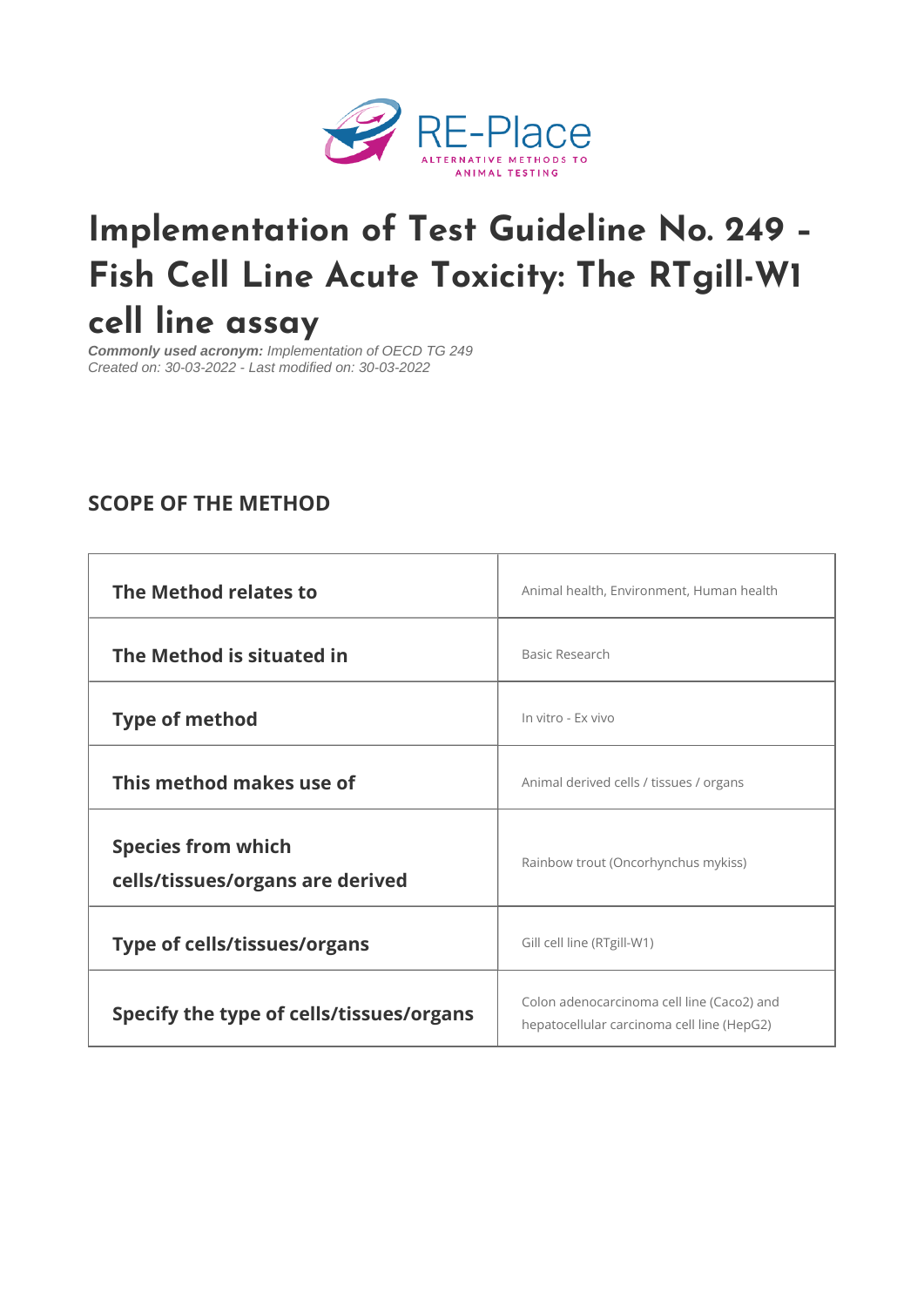## **DESCRIPTION**

#### **Method keywords**

in vitro in vivo extrapolation

Cell viability

acute toxicity

human health

#### **Scientific area keywords**

Toxicology Ecotoxicology ecology biology cell biology

#### **Method description**

OECD TG 249 was developed by Prof. Dr. Kristin Schirmer, from Eawag. The OECD 249 aims at assessing the acute toxicity of single or mixtures of chemicals using the permanent rainbow trout gill cell line, RTgill-W1. RTgill-W1 cells in a confluent monolayer in 24-well plates are exposed to the test chemical(s) for 24 hours. The assays are performed in a defined, protein- and animal-component-free buffer, L-15/ex. Acute toxicity is assessed via the combination of three cell viability assays targeting distinct cell compartments. Specifically, the assays use resazurin-based dye for measuring metabolic activity, 5-carboxyfluorescein diactate acetoxy methyl ester to evaluate the integrity of the cell membrane and Neutral Red to assess the integrity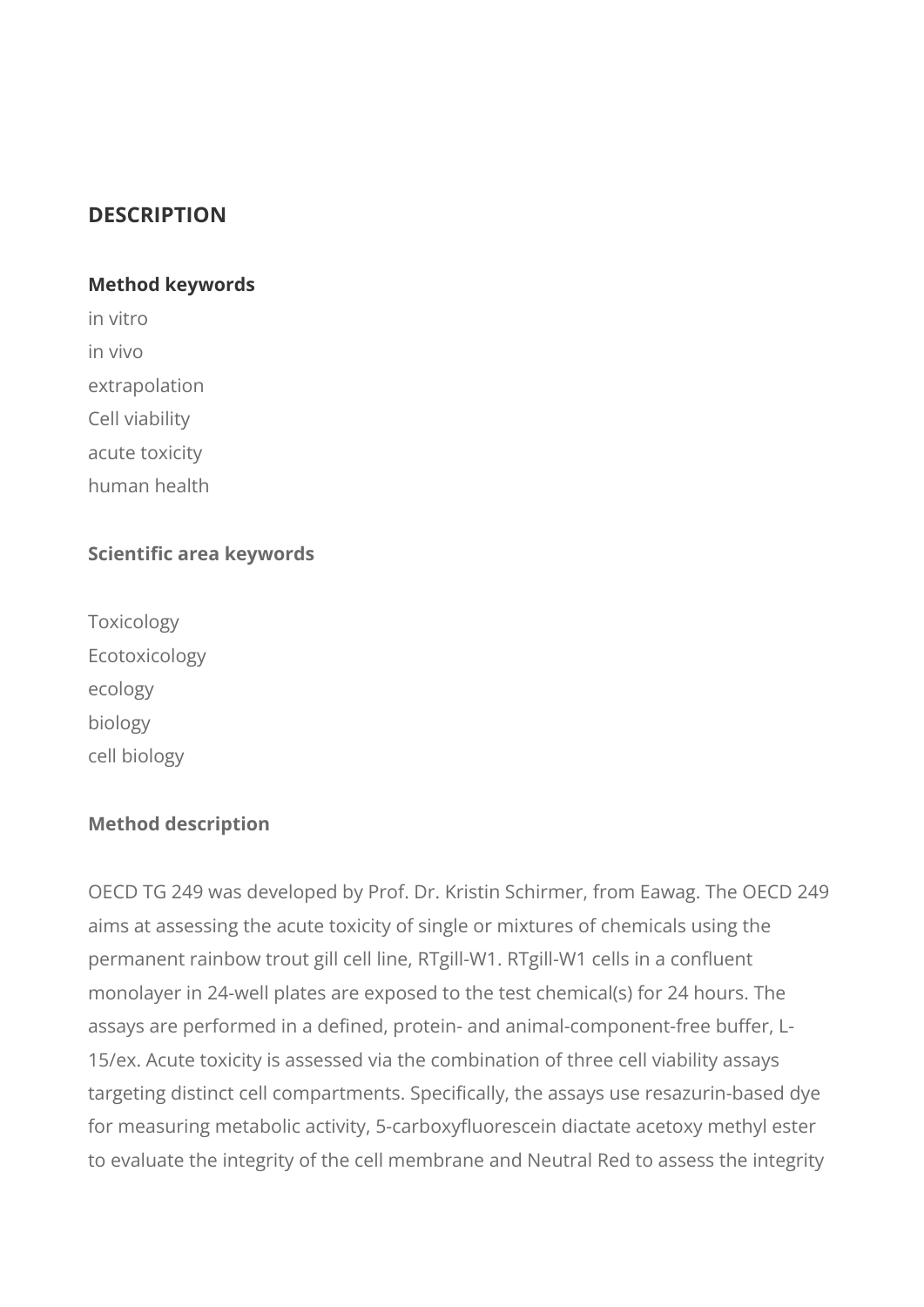of the lysosomal membrane. The resulting concentration-response curves allow the determination of the effective concentration causing 50% loss in cell viability, EC50, as well as no-toxic concentrations, i.e. the lowest-observed effect concentration (LOEC) and no-observed effect concentration (NOEC). The assay allows the extrapolation of in vitro to in vivo toxicity with the derived EC50 corresponding to the predicted 96 hours lethal concentration to 50% of the tested organisms (LC50) in fish. Moreover, the described methodology was adapted to allow the testing of two human cell lines, Caco2 and HepG2, hence promoting the assessment of effects on human health. The adaptations include the seeded cell density, the test media and the exposure period.

#### **Lab equipment**

The method requires the following special equipment: biosafety cabinet, incubator, inverted microscope, fluorescent plate reader.

### **Method status**

Published in peer reviewed journal Validated by an external party (e.g. OECD, EURL ECVAM,…)

## **PROS, CONS & FUTURE POTENTIAL**

#### **Advantages**

Allows the determination of *in vivo* acute toxicity using an *in vitro* assay. The use of three viability assays targeting different cell compartments provides an indication on the chemical mode of action.

## **Challenges**

Does not allow the assessment of chronic exposure effects.